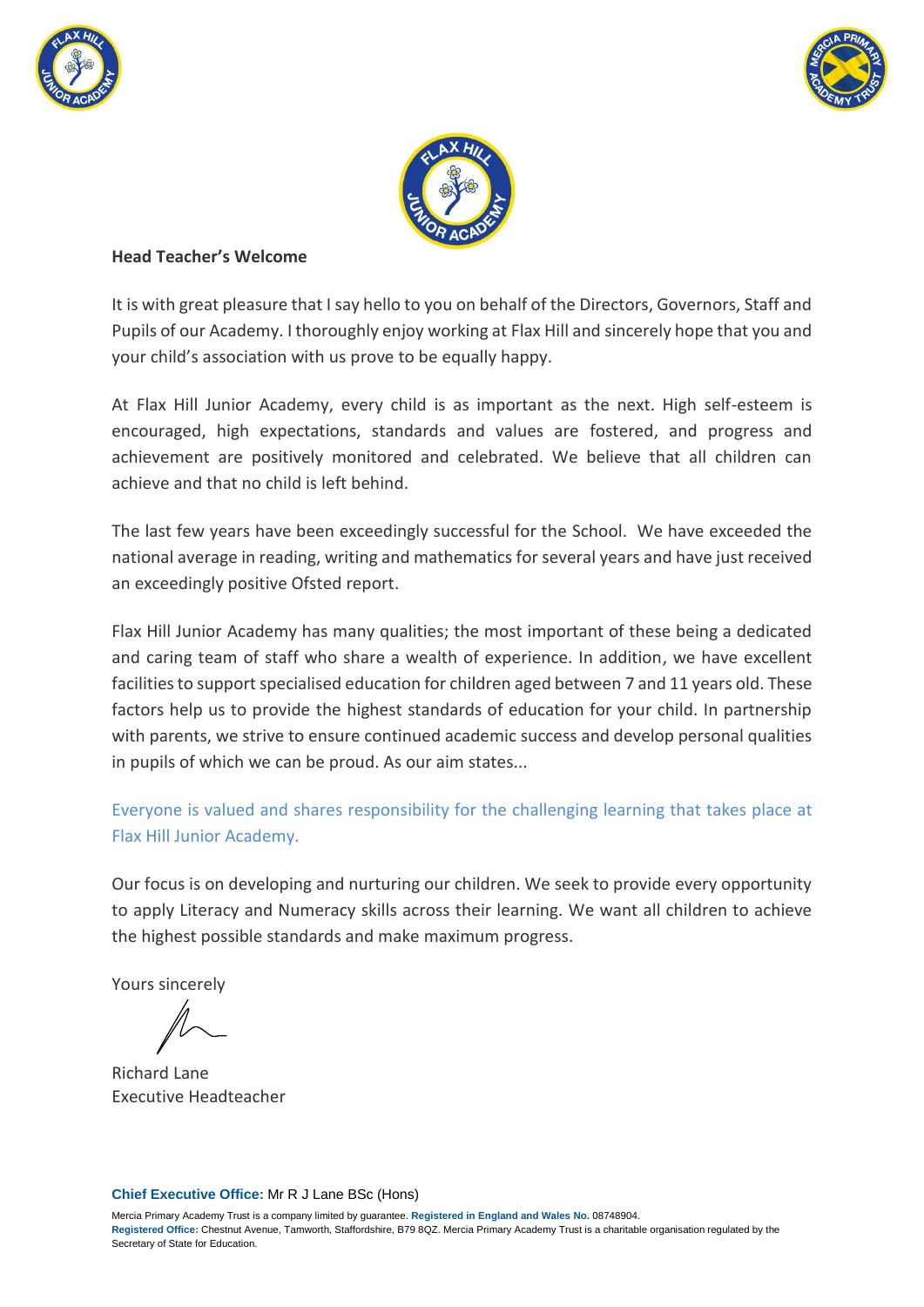



### **WELCOME TO FLAX HILL JUNIOR ACADEMY**

We are a busy, thriving school committed to providing our children with a broad range of opportunities to learn develop and shine.

Our school's main aim is to create a happy, caring, secure environment in which our children can develop confidence, individuality and good learning habits. We help pupils develop lively, enquiring minds. We encourage them to speak thoughtfully and confidently and we teach them to work and play with care and consideration for others. Most of all, we want each child to feel they have helped to make our school a successful, happy place to be.

We pride ourselves on our children's attitudes and achievements and we know these are due to a very close partnership between our school and your family.

We hope your child will feel happy at Flax Hill Junior Academy and will achieve his or her best. Our promise to you is that we will do our best for your child.

This Trust school is committed to safeguarding and promoting the welfare of children and young people/vulnerable adults and expects all staff and volunteers to share this commitment.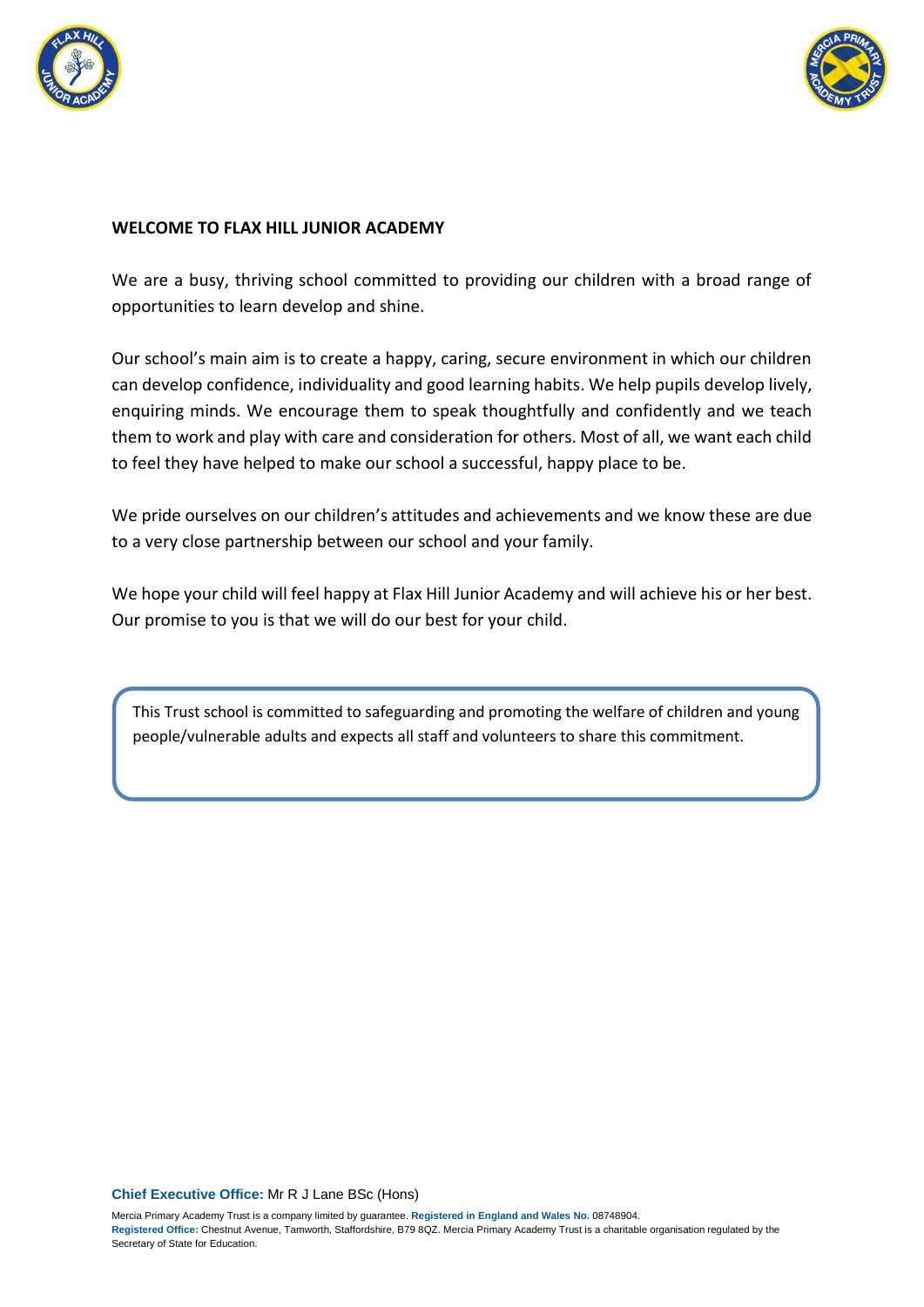



# **SCHOOL AIM**

Everyone is valued and shares responsibility for the challenging learning that takes place at Flax Hill.

## **As teachers we pledge to:**

- Foster self-esteem in every child.
- Praise effort and strive for excellence.
- Make the curriculum an effective and rewarding experience for everyone.
- Strive for the highest possible standards through quality teaching.
- Create a climate of trust within the school community.

#### **We teach our children to:**

- **•** Respect others  $-$  'do as you would be done by'.
- Take responsibility for their actions.
- Follow a clearly defined code of behaviour.
- Try their very best at all times.

#### **Our School: In the Classroom**

### **CURRICULUM**

We believe that every day should be used to the full and we want every child to be challenged as well as keen to learn. In our fast changing society, we recognise the need to teach children how to learn. We want the children to strive for excellence in every aspect of our childcentered curriculum which is wide, balanced, cohesive and provided according to agreed policies. We want the children to think for themselves, exercise their imaginations and have fun.

Our plans draw on the interests of the children and we base the learning on exciting multisensory experiences and, each term, this includes some special whole school themes. We teach all required areas of the National Curriculum. The main emphasis is on English, Mathematics, Science, I.T and R.E. The curriculum is further enhanced through History, Geography, Music, French, P.E., Art, Personal, Moral, Social, Health, Spiritual and Cultural Education.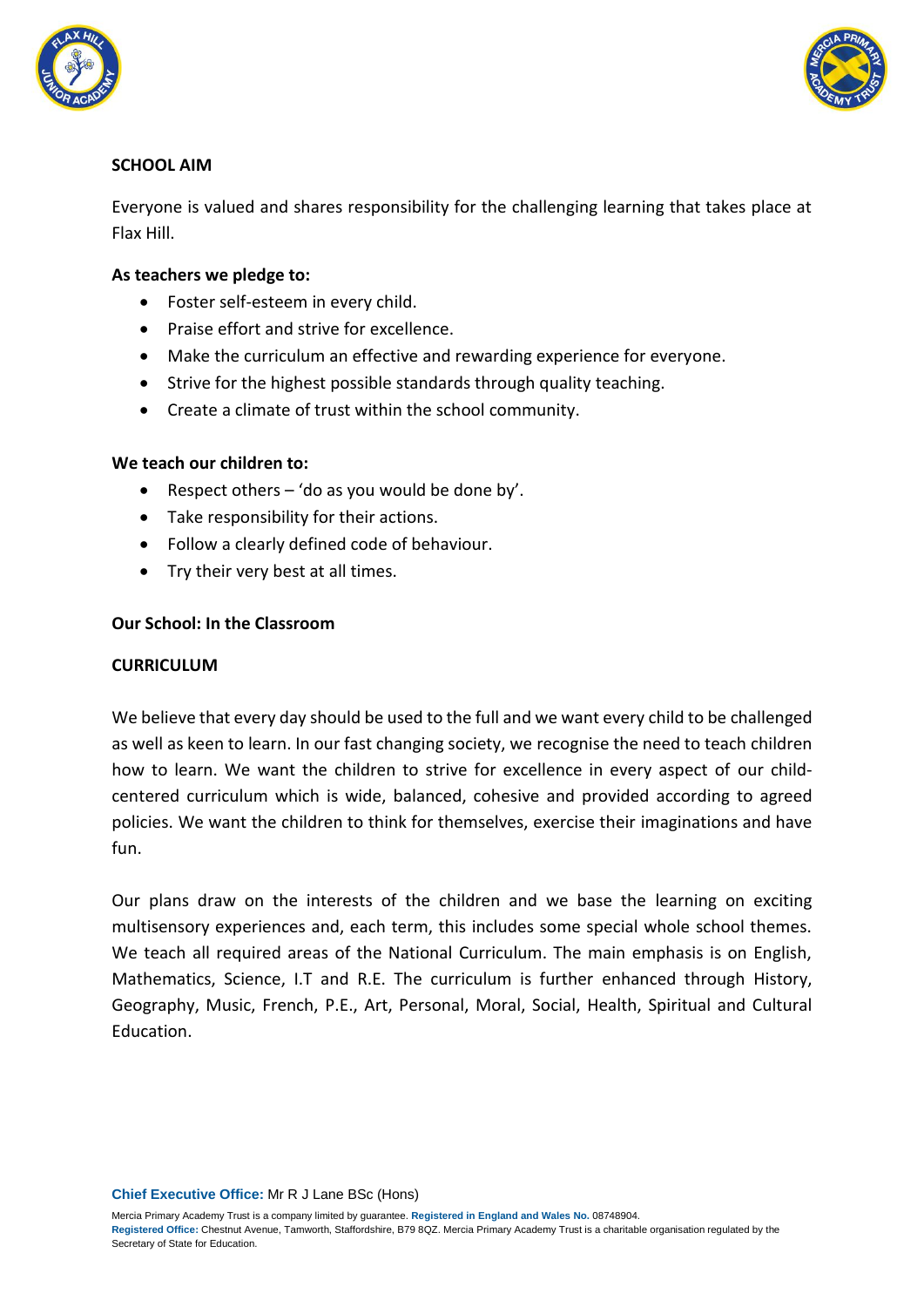



### **ENGLISH**

We place great emphasis on the teaching of English, as it forms an integral part of the curriculum. We aim to encourage children to use language to express themselves fluently, clearly and confidently both in written form and verbally. English is taught through literature (the use of books). We encourage a love of books and reading at Flax Hill Junior Academy.

## **MATHEMATICS**

Mathematics has a central place in the curriculum and our aim is to make it interesting so that children develop a positive attitude towards it. We teach them the skills to cope with everyday life including the ability to classify, read numbers, count and calculate, tell the time, weigh, measure, recognise pattern and symmetry.

### **SCIENCE**

We aim to help them to begin to make sense of their world by gaining firsthand experience of discovery and investigation. We teach the children about themselves, other living things and their environment. We explore the world of materials and investigate the way changes affect these materials. The work is done in a practical way where the children are encouraged to observe, question and hypothesise.

### **INFORMATION TECHNOLOGY**

The children in our school have access to excellent facilities for Information Technology. We have a large amount of Chromebooks which are provided to classes for their use. All computers are networked. We have Interactive Whiteboards in all the classrooms. The teaching of Information Technology is linked to all areas of the curriculum. They are encouraged to look at Information Technology in the outside world.

### **MODERN FOREIGN LANGUAGES**

The children at Flax Hill Junior Academy begin to learn a language from Year 3 and build on their understanding during the four years at the school. As language teaching may be new for many of our learners in Year 3, initially, all the children will begin learning at the same level, with successive year groups then having a distinct focus which builds on previous learning. Lessons will include speaking, listening, reading and writing.

### **HISTORY**

The children are helped to develop an awareness of the past through stories about people and important events. We use pictures, artefacts and visits to highlight and compare the past. We give them the opportunity to develop a sense of chronology and an awareness of major times and events.

**Chief Executive Office:** Mr R J Lane BSc (Hons)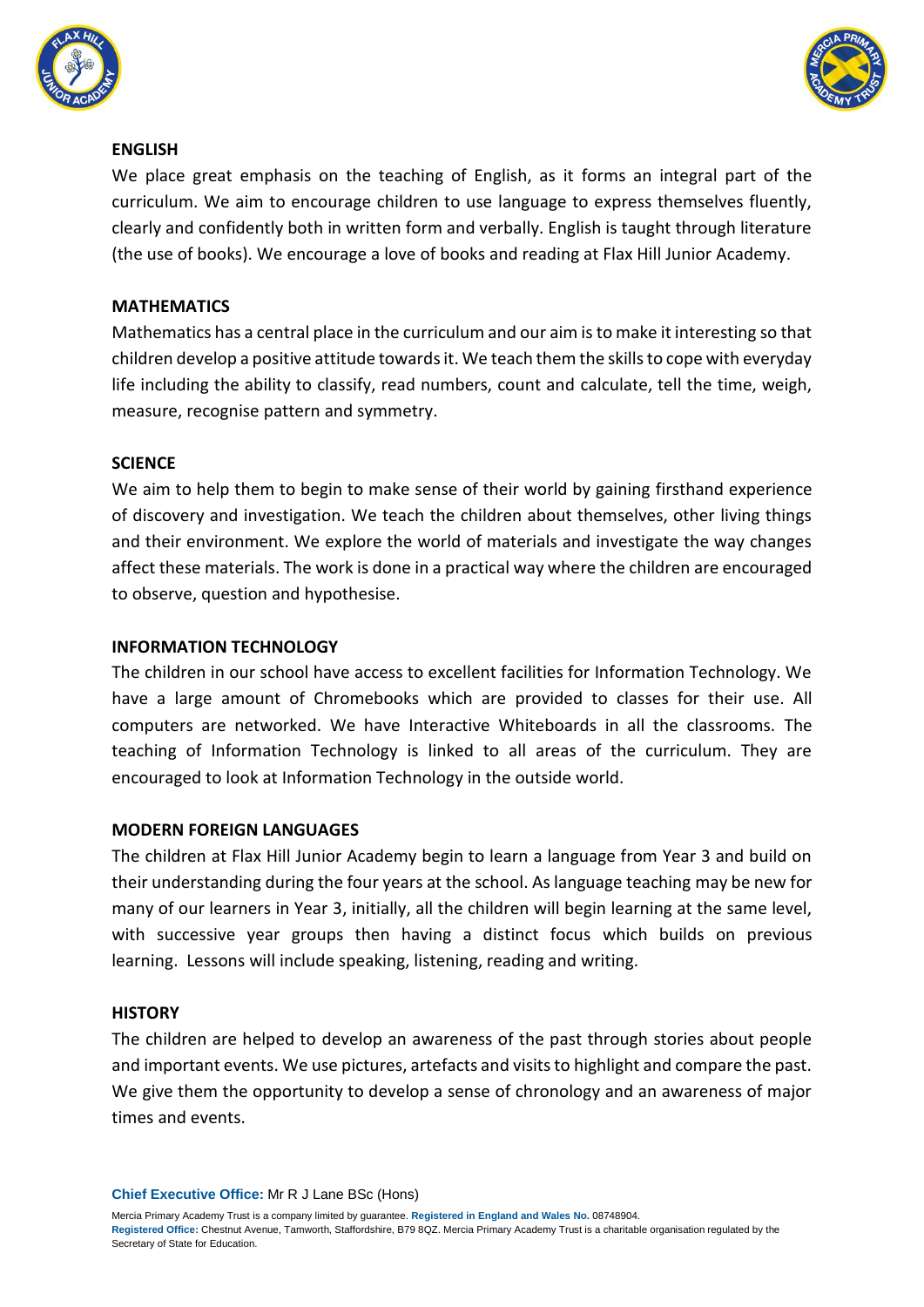



### **GEOGRAPHY**

The children study the area immediately around the school and their homes and a contrasting locality further afield. They are taught to ask questions, and to examine photographs, pictures and maps. They learn to follow directions and to use maps and plans of different kinds, both real and imaginary, and to recognise simple features.

## **MUSIC**

The children are helped to develop their enjoyment and understanding of music through singing, percussion instruments and listening to music from different eras and cultures. The children are encouraged to compose after exploring the elements of high/low, long/short, pulse rhythm, loud/quiet, fast/slow and pattern of sound.

### **ART**

The children are encouraged to communicate their feelings and demonstrate skill and knowledge through a wide variety of media including painting, drawing, textiles and modelling and to make images using line, tone and pattern. They are introduced to the work of artists, craft workers and designers involving a variety of periods and cultures.

# **PHYSICAL EDUCATION**

Physical Education (P.E.) promotes physical activity, a healthy lifestyle, positive attitudes and an awareness of safety. The children are taught games both indoors and out using a variety of equipment and learning simple rules. They take part in gymnastic activities learning to jump, balance, swing and climb using the floor and apparatus. Dance teaches them coordination, balance and poise.

# **FOREST SCHOOL**

Forest School is the name for an approach to educating children in the outdoors on a regular basis. This work will support the main curriculum and will have a strong emphasis on raising all children's self-esteem, independence and mental wellbeing. During these sessions, children experience all sorts of woodland activities that help them to build an understanding and appreciation of the woodland as well as learn together in a totally unique way. The activities are always hands-on and may require the use of a range of tools and will include team building skills, fire lighting, den building and using tools, as well as lots of discovery and explore.

**Chief Executive Office:** Mr R J Lane BSc (Hons)

Mercia Primary Academy Trust is a company limited by guarantee. **Registered in England and Wales No.** 08748904.

**Registered Office:** Chestnut Avenue, Tamworth, Staffordshire, B79 8QZ. Mercia Primary Academy Trust is a charitable organisation regulated by the Secretary of State for Education.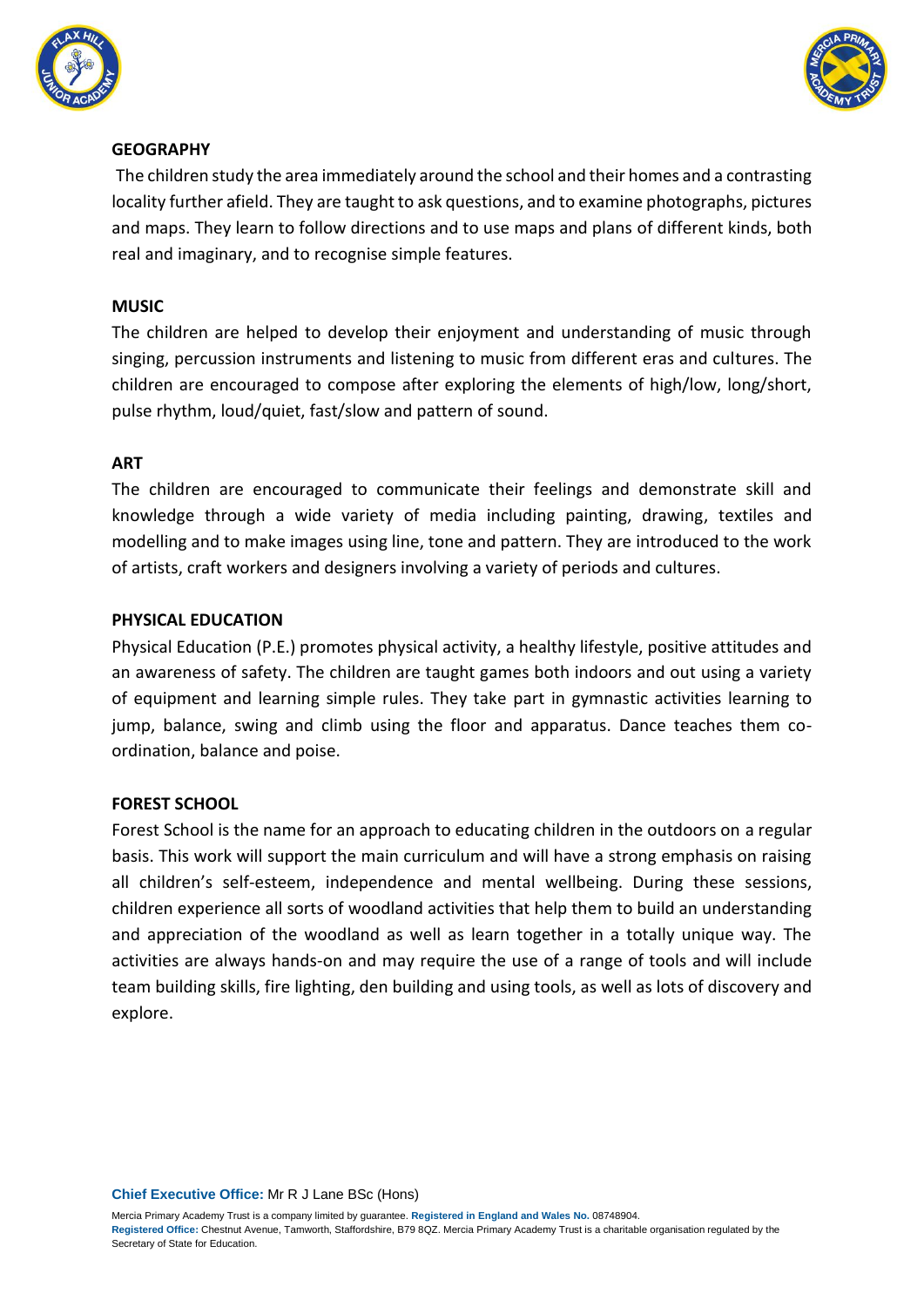



#### **RELIGIOUS EDUCATION AND WORSHIP**

Religious Education (R.E.) lessons at Flax Hill are non-denominational and follow the County syllabus. As a parent, you have the right to withdraw your child from R.E. lessons. However, we advise that you speak to your child's class teacher or the Head Teacher about your concerns before you make your final decision. If you do decide to withdraw your child from R.E. lessons, we will set alternative work for them to do during this time.

#### **SPECIAL EDUCATIONAL NEEDS**

Flax Hill Junior Academy is committed to providing an environment in which all children are given the opportunity to achieve their full potential. It is our fundamental belief that all children have the same right of access to the curriculum, and that the school should aim to meet the educational, social and spiritual needs of all the children. We employ a SENCO (Special Educational Needs coordinator) who liaises with parents and staff in order to meet the needs of these children.

### **CARE PLANS AND PRESCRIBED MEDICATION**

A few children, whilst fit to attend school, may require prescribed medication during school hours. Trained staff can only administer prescribed medication which has a clearly printed label on the box; this must give all the important information regarding the prescribed medication and who it has been prescribed for. Parent of children who require a short course of prescribed medication will need to have a completed and signed Parental Agreement. This can be acquired from the school office and must be completed and signed by the parent who holds Parental Responsibility. This will give staff permission to administer the prescribed medication. In addition, it may be necessary for children with long term complaints or chronic illnesses such as asthma, diabetes or certain allergies, to receive prescribed medication if and when required. Where appropriate, a care plan will be put in place and reviewed annually.

#### **PHSE**

Children are naturally curious about growing up; through Health and Sex Education lessons we provide a safe and responsible environment where they can learn about their changing bodies, personal hygiene and issues like drugs and smoking. As such, Health and Sex Education plays an important role in every child's personal and social development.

#### **Aims of PHSE:**

- 1. To foster an attitude of care and respect towards both themselves and all individuals and to be sensitive to each other's needs.
- 2. To encourage children to recognise each person's responsibility within the home environment.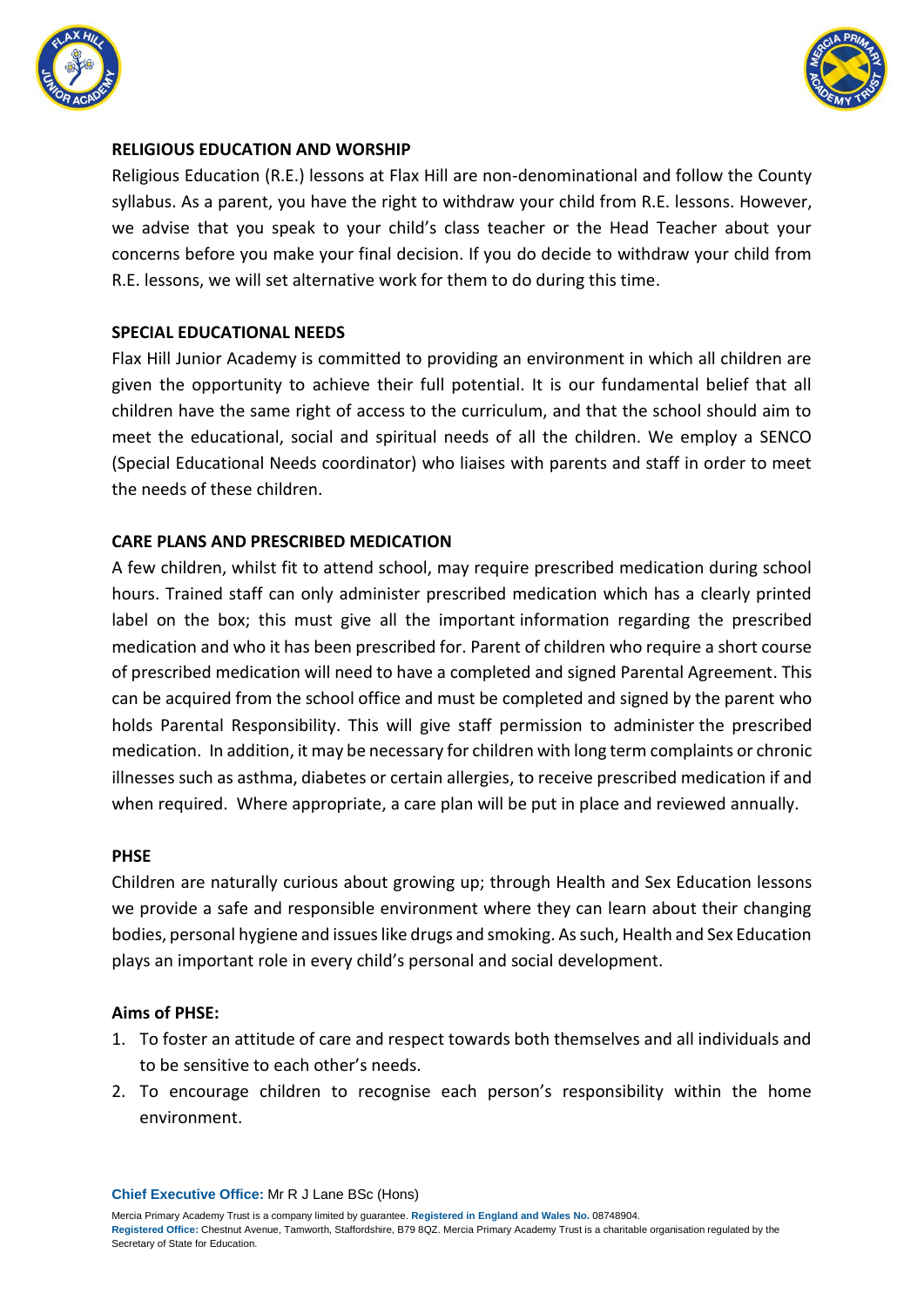



- 3. To provide information to all pupils appropriate to their age and ability to lead them towards an awareness and understanding of the physical and emotional challenges of growing up.
- 4. For children to appreciate the importance of taking care of themselves in terms of personal hygiene, health and fitness.
- 5. To provide children with information to prepare them for the significant stages in the human lifecycle, and the implications this has upon their changing personal relationships; i.e. child parent/partner/parent child/adult care for elderly parent or dependent adult. This will include aspects of bereavement and how this can affect you at any stage of the human lifecycle.
- 6. To explain to children the implications to their health of the use of drugs and also to learn about the dangers of the misuses of drugs.

### **EXTRACURRICULAR ACTIVITIES**

Learning doesn't just take place in the classroom. Beyond their academic lessons we're keen to help your child discover new talents and hobbies that can last a lifetime.

Whether your child is a budding musician, sports star or computer-whizz, we offer a range of clubs to help your child develop an existing talent or learn a new one.

### **SPORTS CLUBS**

Our sports clubs offer children of all ability levels the chance to develop their skills, have fun and keep fit. Flax Hill has a long tradition of competing in inter-school sports competitions at local and county levels; your child may be selected to represent the school at these events.

- Football Club
- Cross Country
- · Nethall Club
- Athletics Club
- Hockey Club
- Tag Rugby Club
- Cricket Club
- Dance/Cheerleading Club
- **•** Handball Club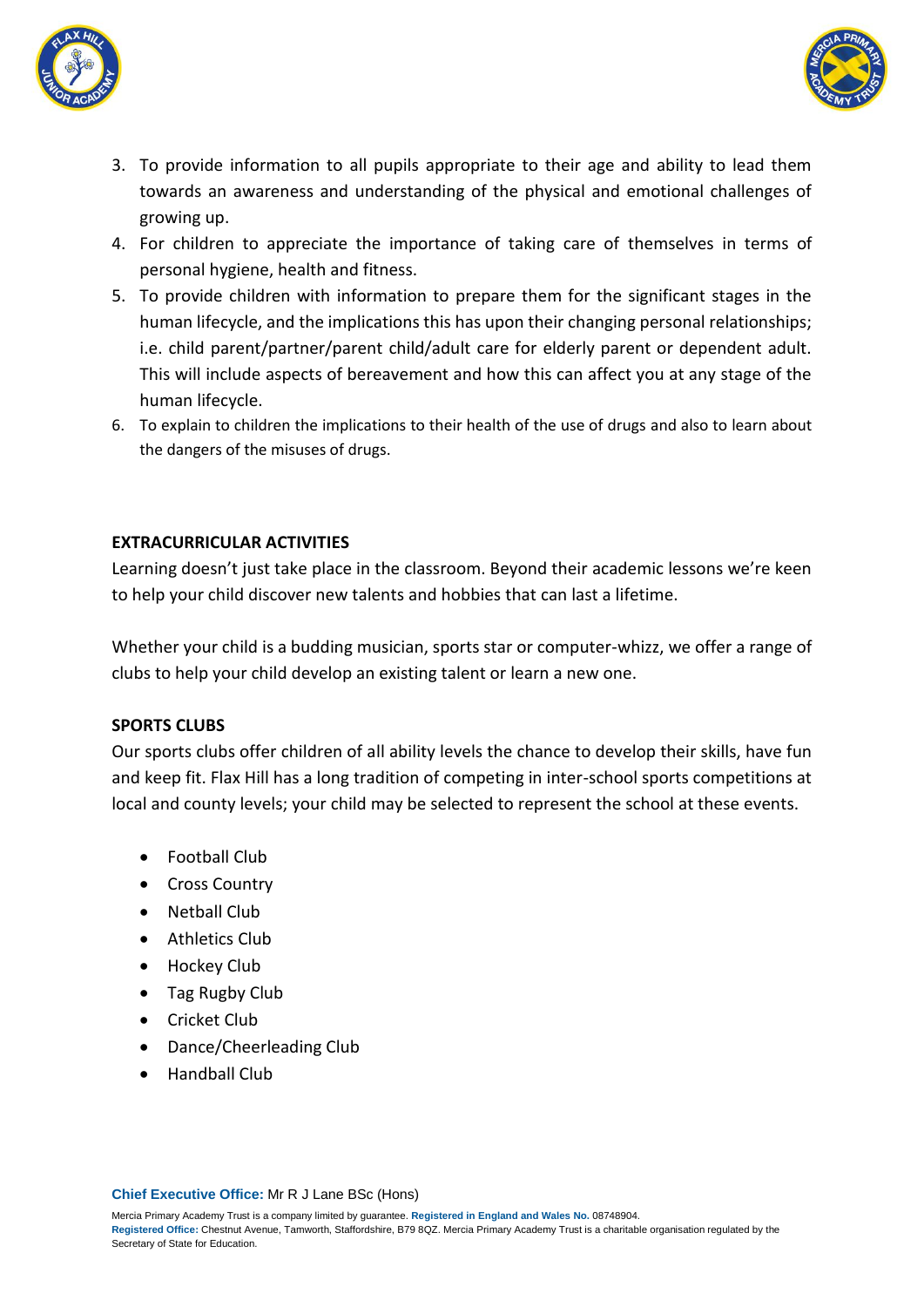



### **MUSIC CLUBS**

### **Choir**

The choir plays an important role in school performances. We are often invited to sing at other schools or special events during the year. All children are welcome to join the school choir.

# **THE SCHOOL DAY**

### **A Typical School Day**

7.45 am Breakfast Club opens 8.30 am School gate opens; children make their way to the Classroom 8.40 am Registration and start of lessons 11.00 am Break time 11.15 am Lessons 12.15 pm Lunch 1.15 pm Registration and start of lessons 3.15 pm School finishes

### **WRAPAROUND CARE**

### **Breakfast Club**

The school offers a breakfast club from 7.45 am where for a small fee; the children can have a healthy and nutritious breakfast. More details of pricing are available from the school office.

### **After School Care**

The school offers wrap around care from 3.15 p.m. until 5.15 p.m. For further details, please contact the school office.

### **SCHOOL DINNERS**

The current cost of a school dinner is £2.35 per day. Dinner money and trips are available to pay via Parent Pay as we are a cashless school.

**Chief Executive Office:** Mr R J Lane BSc (Hons)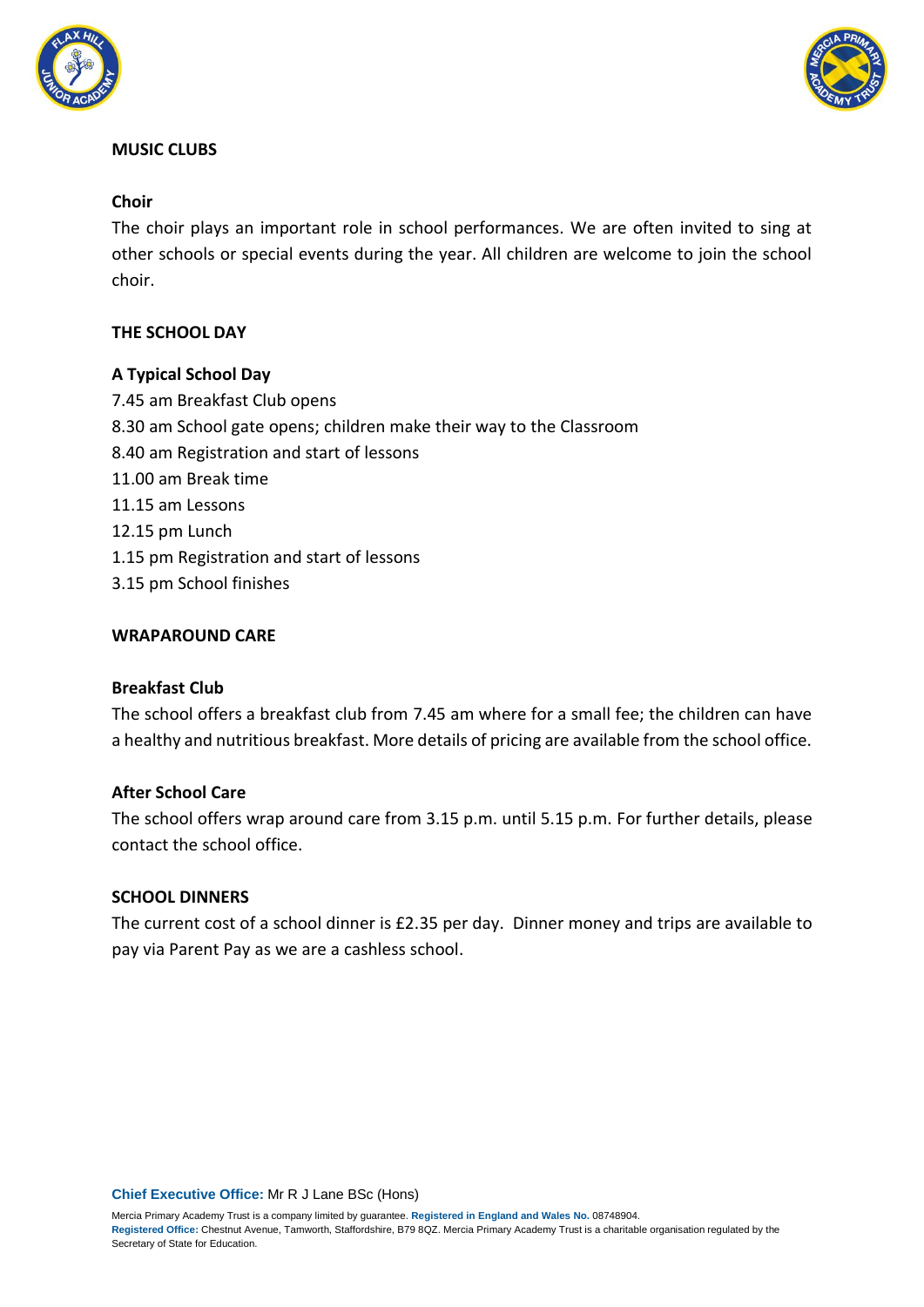



### **ABSENCE**

If your child isn't able to come to school (for example because of illness), it is important that you notify us as soon as possible on each day that your child is absent. You can do this by ringing the school office or leaving a message on the answering machine if you can't get through. The reason we ask you to do this, is so that we know where your child is. If your child is absent and we haven't heard from you, we will try to contact you to make sure that he or she is safe.

To encourage excellent attendance, we present a weekly trophy to the best class. Certificates are given at the end of each term and at the end of each year.

### **PARENT LINKS**

Just like you, we want your child to get the most out of their time at Flax Hill Junior Academy. To achieve this, we feel strongly about everyone working together in a real partnership – with your child at the centre. Strong links and solid communication between our school and you as a parent play an important part in this partnership, which is why we're committed to keeping you informed about your child's progress and what's going on in school.

We also know that parents can contribute to our school in many ways which make it even better. If you are interested in getting more involved with school, we are always pleased to hear from you.

### **HOMEWORK**

Your child will be asked to do a small amount of homework each week. As well as reinforcing what they have learnt in class, homework helps your child to develop a sense of responsibility towards his or her own learning. Workshops will be held at the start of the Autumn term to explain our Reading scheme and homework further.

### **READING**

Reading plays an important part in every child's learning. We ask you as a parent to support us by encouraging your child to read. We have a graded home reading scheme whereby a book is sent home on a regular basis to share with parents. In addition, the school has an excellent supply of reading books to share and the children are regularly encouraged to take library books home in addition to the reading scheme. These books are available from a wide range of genres and popular authors. Pupils are also encouraged to visit the library on a Tuesday or Thursday lunchtime to change their library books.

If you would like advice or support on helping your child with their reading or homework, please see your child's class teacher.

**Chief Executive Office:** Mr R J Lane BSc (Hons)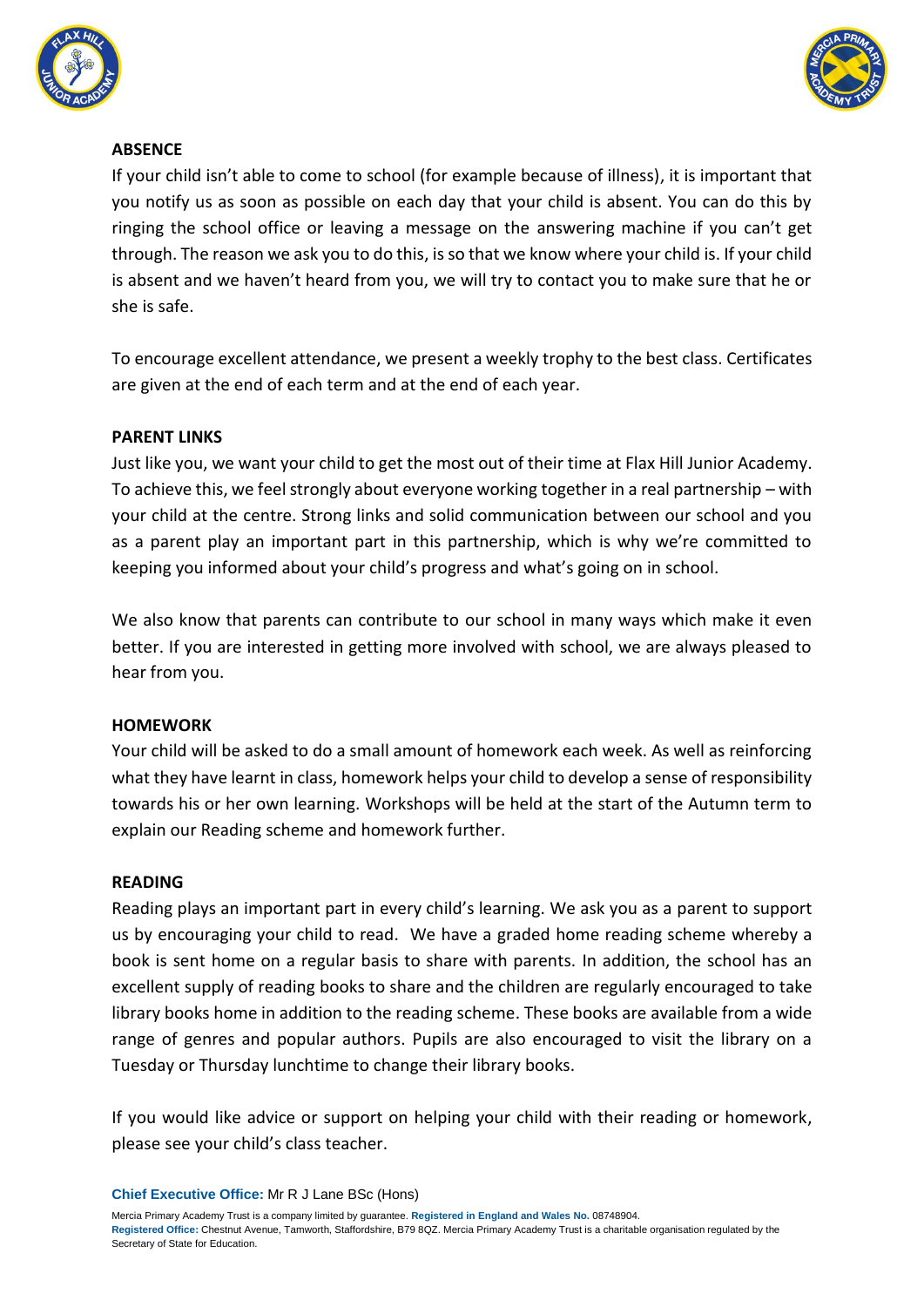



### **CHILDREN'S TARGETS**

The targets we set your child, on a half-termly basis, are usually chosen from end of the year target statements or from the statements from the year above.

We believe that by setting challenging targets we are following the school's aim. This does mean though that not all children will meet their target but will make good progress towards them. If you would like to discuss this further, please contact your child's class teacher in the first instance who will be more than happy to elaborate further on these.

### **SCHOOL NEWSLETTER**

We regularly update the school website with the latest news and information including newsletters from each year group. Please make sure you frequently visit the school website to keep up to date with school news.

### **PARENTS' EVENINGS**

Due to the impact of COVID-19 this academic year all Parent/Teacher consultations will take place via 10-minute phone calls, these phone calls will take place termly.

### **SCHOOL REPORTS**

We will send you a written school report about your child once a year. This will help you to keep a record of their achievement and to see how they are progressing in each of the subject areas.

If you need a second copy of your child's report please contact the school office and we will put this in place for you.

### **PARENT HELPERS**

If you would like to take a more active role in school by helping in the classroom we would be very grateful. The more help we are given, the more the children can benefit. To find out more about becoming a parent helper, please contact the Head Teacher.

### **PARENTS AND TEACHER ASSOCIATION**

We have a very active Parents and Teacher Association which organises many social and fundraising events each year, including regular Christmas and Summer Fairs, children's discos and many other events. Over the last few years, the PTA's fundraising has provided a gazebo, digital piano and lap tops.

We really do value the support given by these friends of the school. The Committee welcomes all offers of help, new members and fresh ideas at any time. Do please join us.

**Chief Executive Office:** Mr R J Lane BSc (Hons)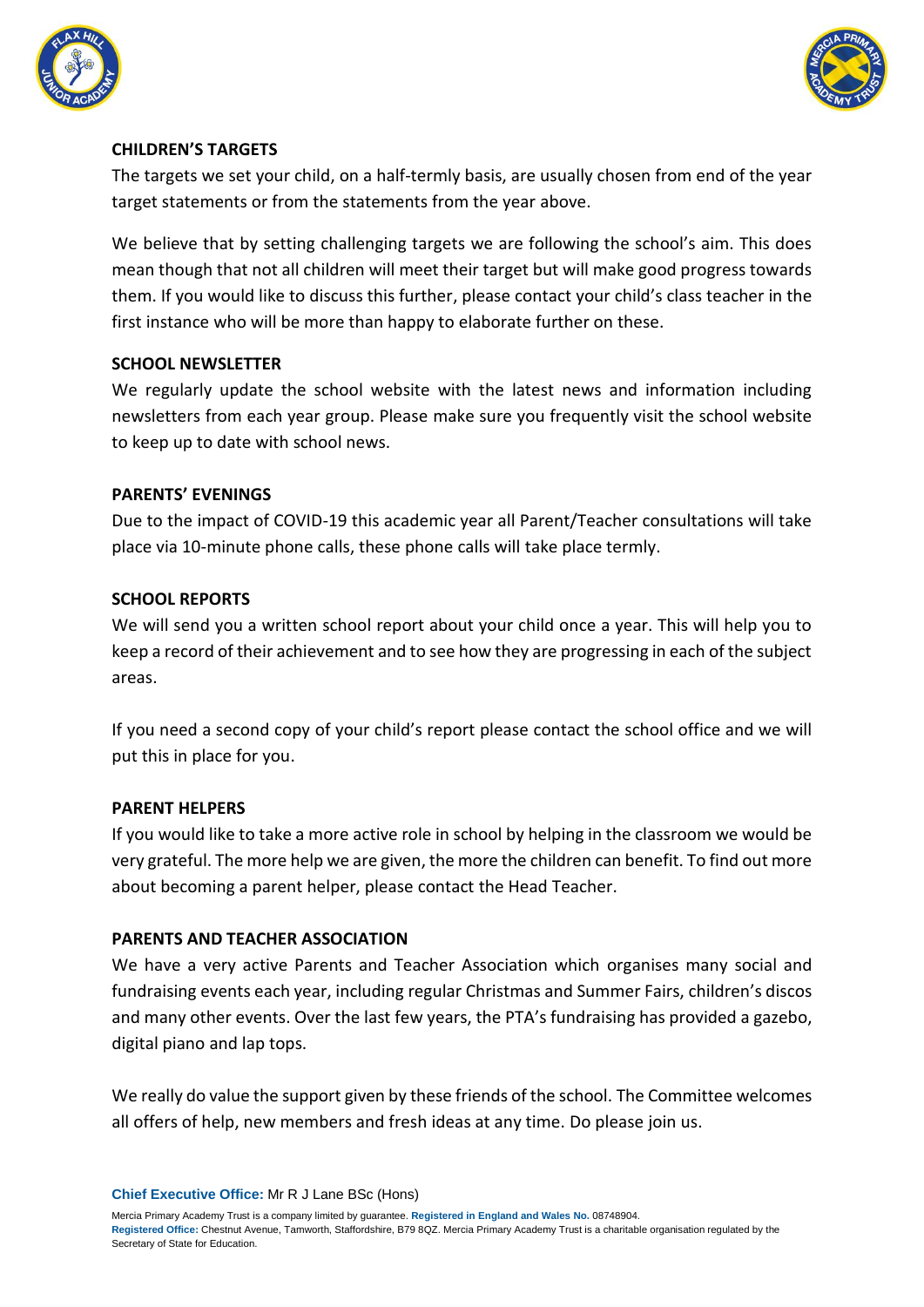



### **IMPORTANT INFORMATION**

### **ADMISSION POLICY**

If the total number of preferences for admission to a school exceeds the school's Published Admission Number of 75, the following order of priority is used to allocate the available places. In accordance with legislation, children with a statement of Special Educational Needs, or Education, Health and Care Plan which names Flax Hill must be admitted. This will reduce the number of places available:

1) Children in Care and children who ceased to be in care because they were adopted (or became subject to a residence order or special guardianship order).

2) Children who satisfy both of the following tests:

Test 1: The child is distinguished from the great majority of other applicants either on their own medical grounds or by other exceptional circumstances. Medical grounds must be supported by a medical report (obtained by the applicant and provided at the point of application). This report must clearly justify, for health reasons only, why it is better for the child's health to attend the preferred school rather than any other school.

Exceptional circumstances must relate to the choice of school and the individual child, i.e. the circumstances of the child, not the economic or social circumstances of the parent/carer. They should be supported by a professional report (obtained by the applicant and provided at the point of application), e.g. social worker. This report must clearly justify why it is better for the child to attend the preferred school rather than any other school.

Test 2: The child would suffer hardship if they were unable to attend the preferred school.

Hardship means severe suffering of any kind, not merely difficulty or inconvenience, which is likely to be experienced as a result of the child attending a different school. Applicants must provide detailed information about both the type and severity of any likely hardship at the time of application.

3) Children who have an elder sibling in attendance at the preferred school and who will still be attending the school at the proposed admission date;

4) Children living within the catchment area of the preferred school

5) Other children arranged in order of priority according to how near their home addresses are to the main gate of the school, determined by a straight-line measurement as calculated by the Local Authority's Geographical Information System.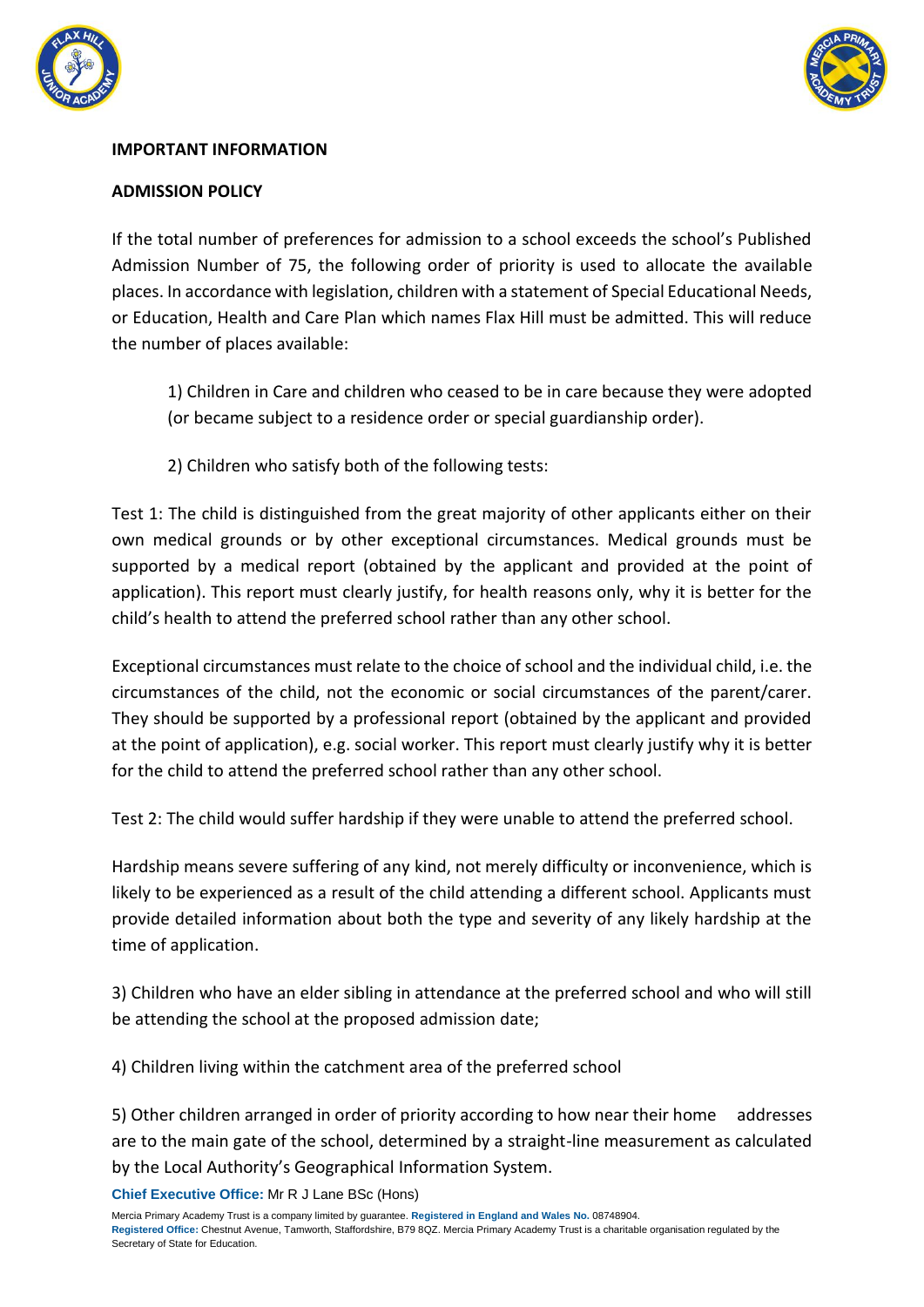



### **SCHOOL DRESS**

Many children like wearing the Flax Hill school colours as it makes them feel part of the school community. Our school colours are blue and grey and our children always look neat and tidy. Trainers are not acceptable as footwear except for P.E. lessons. Due to health and safety reasons, it is not recommended that jewellery is worn to school. Earrings are **not** to be worn on PE days. If this is not possible, then a plaster should be provided to cover the earring.

# **Flax Hill School Uniform:**

- Long-sleeved blue sweatshirts with the school logo
- White or blue polo shirt
- Trousers or knee length skirt in blue, black or grey
- Both girls and boys can wear trousers; however we ask that children **don't** wear jeans or tracksuits/jogging bottoms/leggings or jeggings.
- Suitable footwear flat shoes, no open-toed or open-backed shoes.

### **Basic PE Kit**

Suitable outdoor PE wear should be worn to school on the days your child has a PE lesson. This should include weather appropriate top and bottoms and outdoor trainers.

### **Forest School Kit**

Warm outdoor clothes that you do not mind getting dirty should be worn to school on the days your child has a Forest School lesson. Forest School takes place in all weather conditions including rain so please ensure your child wears waterproof clothing and shoes/wellies if appropriate, you can also send your child with a bag of spare clothes to change into after their lesson.

### **Buying school uniform and P.E. Kit**

Clothing with the Flax Hill Junior Academy on can be bought from **My Clothing** and **SK Stores** on Riverside. All other items should be available from a wide range of high street stores.

# **We strongly recommend that you label all items of your child's clothing with their name.**

**Chief Executive Office:** Mr R J Lane BSc (Hons)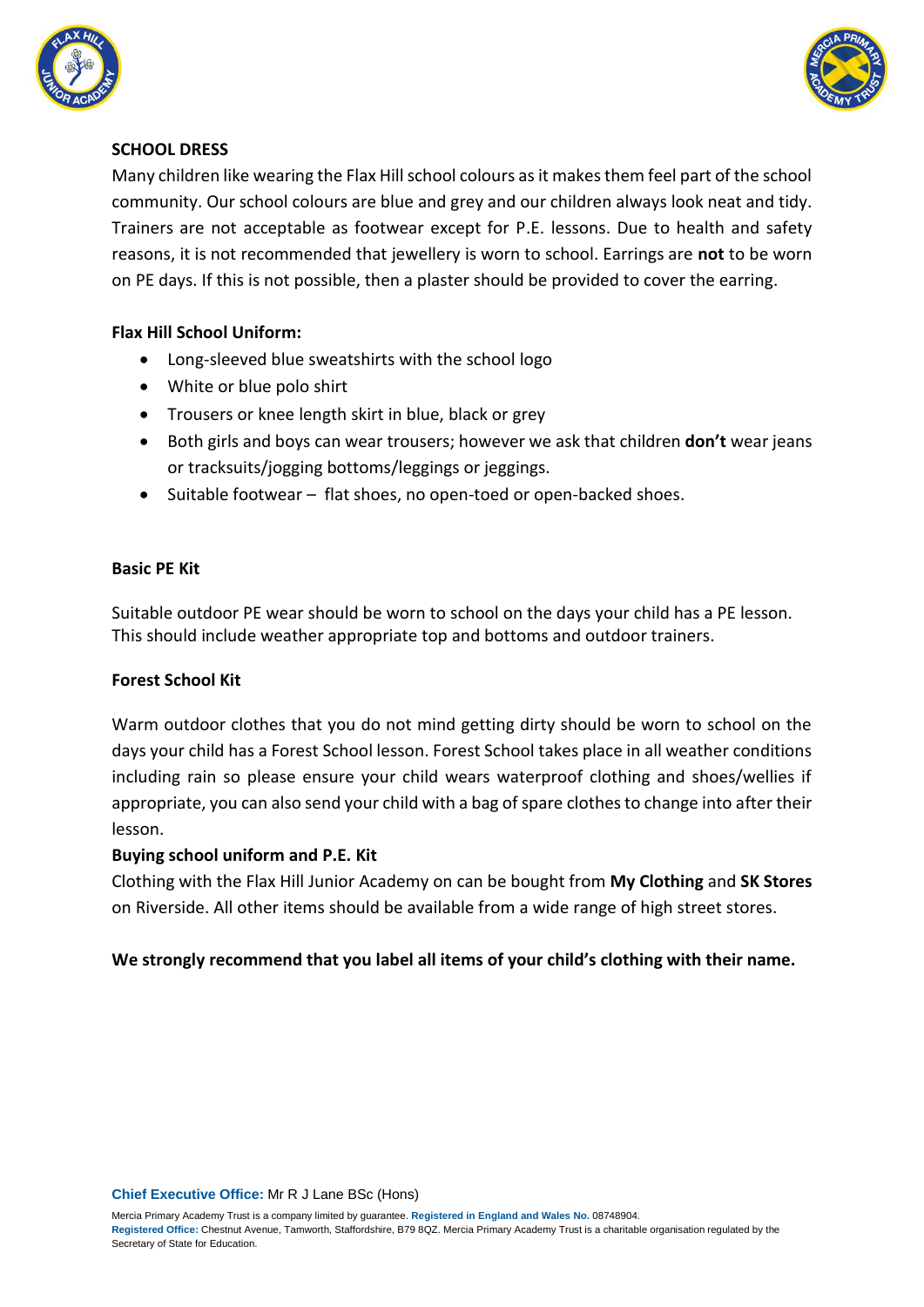



### **RULES AND DISCIPLINE**

Unacceptable behaviour is very rare at Flax Hill School. The aim of the school is that children should develop self-discipline and understand the need for self-control and respect for others. The school rules are few but definite:

- 1) Always 'do as you would be done by' by treating everyone as you want to be treated yourself.
- 2) Listen carefully to what is asked and always do your best.
- 3) Try to think for yourself and make sensible decisions.
- 4) Set yourself challenging targets and try hard to achieve them.
- 5) Take care of school buildings and property.

The children are regularly reminded of these simple rules. Children who break the rules may have to miss a playtime session.

If a child misbehaves persistently, his or her parents will be invited to the school to discuss the problem and try to find a solution. In very rare cases, repeated bad behaviour or a single very serious incident may lead to a child receiving a fixed term or permanent exclusion. At Flax Hill we work very hard with our children to prevent situations like this occurring.

### **PAYING FOR SCHOOL TRIPS AND ACTIVITIES**

We feel that educational visits are a very important part of learning. To help us pay for these visits, we ask parents to make a voluntary contribution towards the cost. Unfortunately, if the costs of a trip cannot be met, it has to be cancelled. We are very pleased to say that so far this has never happened at Flax Hill Junior Academy.

Please contact the Head Teacher if there is any problem about paying for visits. All information will be treated in the strictest confidence.

### **THE GOVERNING BODY**

Behind the scenes, there is a hardworking team of Governors committed to making Flax Hill Junior Academy as good as is possible. Many of them are parents who are available at the beginning and end of the day. If you have any concerns, you are welcome to make an appointment to meet with a Governor at any time.

**Chief Executive Office:** Mr R J Lane BSc (Hons)